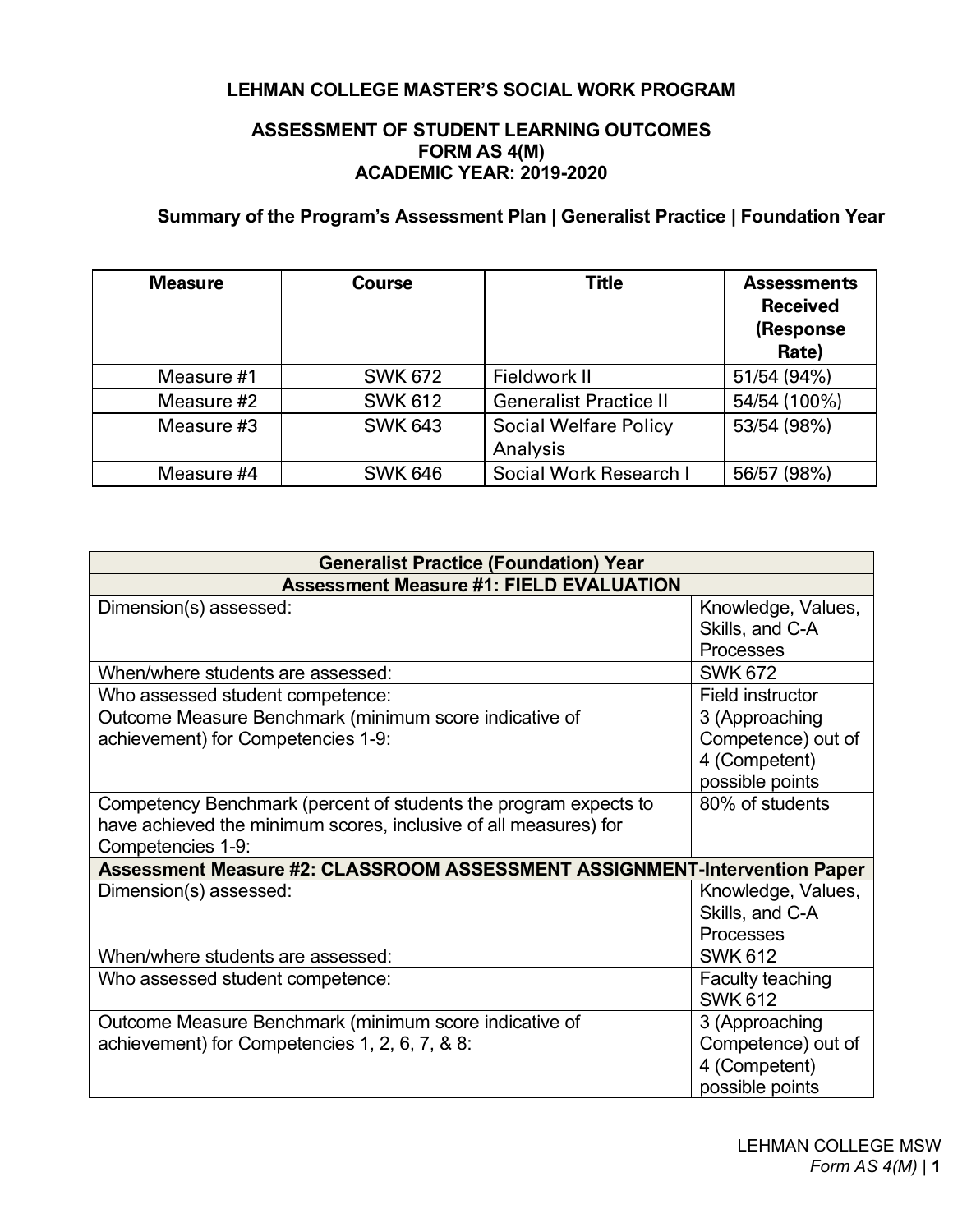| Competency Benchmark (percent of students the program expects to                                                      | 80% of students                    |  |  |  |  |
|-----------------------------------------------------------------------------------------------------------------------|------------------------------------|--|--|--|--|
| have achieved the minimum scores, inclusive of all measures) for                                                      |                                    |  |  |  |  |
| Competencies 1, 2, 6, 7, & 8:                                                                                         |                                    |  |  |  |  |
| Assessment Measure #3: CLASSROOM ASSESSMENT ASSIGNMENT-Social Welfare<br><b>Policy Analysis Written Assignment #2</b> |                                    |  |  |  |  |
| Dimension(s) assessed:                                                                                                | Knowledge, Values,                 |  |  |  |  |
|                                                                                                                       | Skills, and C-A                    |  |  |  |  |
|                                                                                                                       | Processes                          |  |  |  |  |
| When/where students are assessed:                                                                                     | <b>SWK 643</b>                     |  |  |  |  |
| Who assessed student competence:                                                                                      | Faculty teaching<br><b>SWK 643</b> |  |  |  |  |
| Outcome Measure Benchmark (minimum score indicative of                                                                | 3 (Approaching                     |  |  |  |  |
| achievement) for Competencies 3 & 5:                                                                                  | Competence) out of                 |  |  |  |  |
|                                                                                                                       | 4 (Competent)                      |  |  |  |  |
|                                                                                                                       | possible points                    |  |  |  |  |
| Competency Benchmark (percent of students the program expects to                                                      | 80% of students                    |  |  |  |  |
| have achieved the minimum scores, inclusive of all measures) for                                                      |                                    |  |  |  |  |
| Competencies 3 & 5:                                                                                                   |                                    |  |  |  |  |
| Assessment Measure #4: CLASSROOM ASSESSMENT ASSIGNMENT-Social Work                                                    |                                    |  |  |  |  |
| <b>Research Final Assignment</b>                                                                                      |                                    |  |  |  |  |
| Dimension(s) assessed:                                                                                                | Knowledge, Skills,                 |  |  |  |  |
|                                                                                                                       | and C-A Processes                  |  |  |  |  |
| When/where students are assessed:                                                                                     | <b>SWK 646</b>                     |  |  |  |  |
| Who assessed student competence:                                                                                      | Faculty teaching<br><b>SWK 646</b> |  |  |  |  |
| Outcome Measure Benchmark (minimum score indicative of                                                                | 3 (Approaching                     |  |  |  |  |
| achievement) for Competencies 4 & 9:                                                                                  | Competence) out of                 |  |  |  |  |
|                                                                                                                       | 4 (Competent)                      |  |  |  |  |
|                                                                                                                       | possible points                    |  |  |  |  |
| Competency Benchmark (percent of students the program expects to                                                      | 80% of students                    |  |  |  |  |
| have achieved the minimum scores, inclusive of all measures) for                                                      |                                    |  |  |  |  |
| Competencies 4 & 9:                                                                                                   |                                    |  |  |  |  |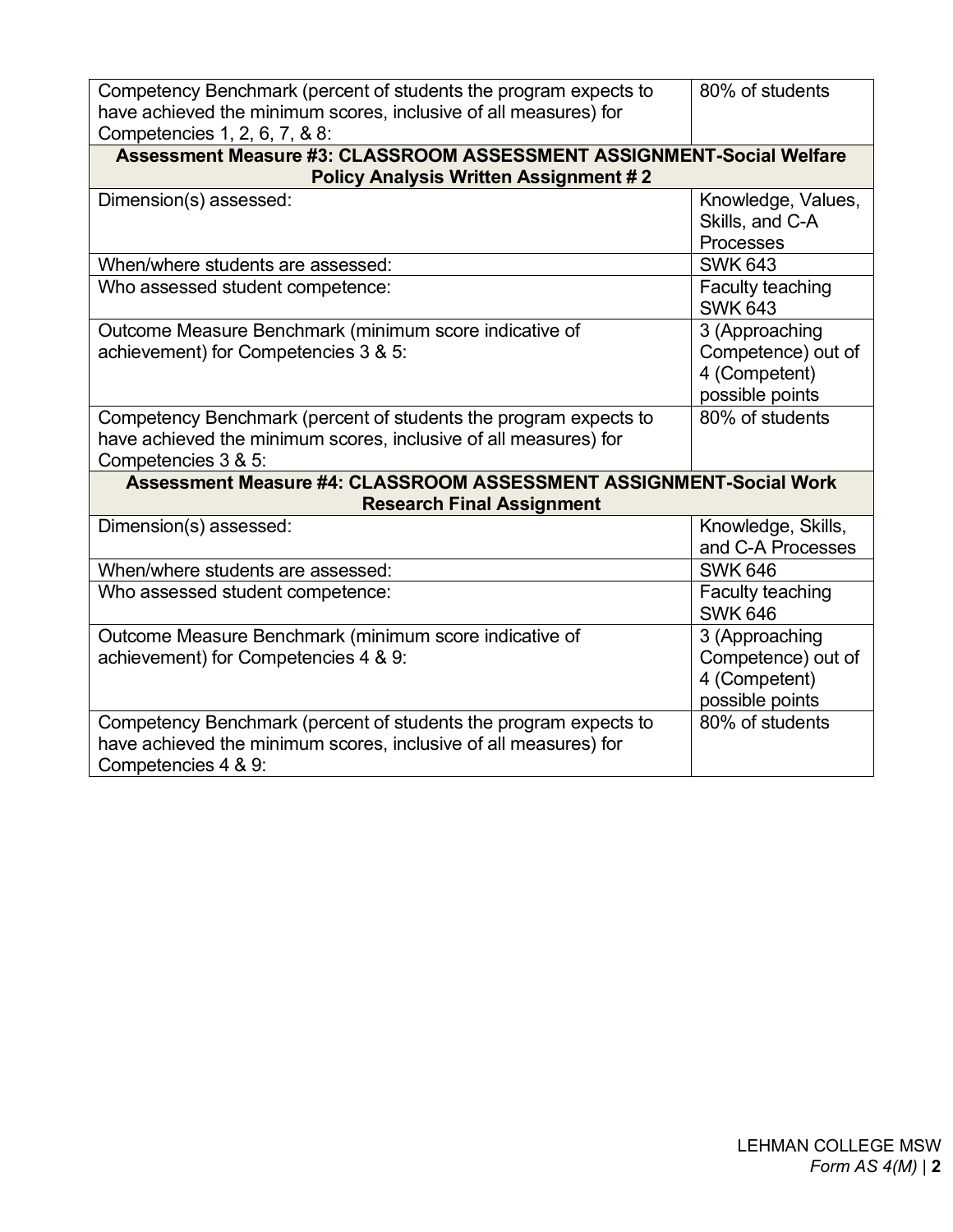# **Summary of the Program's Assessment Plan | Advanced Generalist Practice | Specialization Year**

| <b>Measure</b> | <b>Course</b>        | <b>Title</b>                   | <b>Assessments Received</b> |
|----------------|----------------------|--------------------------------|-----------------------------|
|                |                      |                                | (Response Rate)             |
| Measure #1     | <b>SWK 774</b>       | <b>Fieldwork IV</b>            | 85/87 (98%)                 |
| Measure #2     | <b>SWK 714</b>       | <b>Advance Practice in the</b> | 87/87 (100%)                |
|                |                      | <b>Urban Environment</b>       |                             |
| Measure #3     | <b>SWK 745</b>       | <b>Social Welfare Policy</b>   | 86/86 (100%)                |
|                |                      | Practice                       |                             |
| Measure #4     | <b>SWK 747</b>       | Social Work Research II        | 93/94 (98%)                 |
| Measure #5     | <b>SWK 727 &amp;</b> | Supervision &                  | 87/87 (100%)                |
|                | 729                  | <b>Administration in Urban</b> |                             |
|                |                      | Agencies                       |                             |

| <b>Advanced Generalist Practice (Specialization) Year</b>                                                                                                                 |                                                                          |  |  |  |
|---------------------------------------------------------------------------------------------------------------------------------------------------------------------------|--------------------------------------------------------------------------|--|--|--|
| <b>Assessment Measure #1: FIELD EVALUATION</b>                                                                                                                            |                                                                          |  |  |  |
| Dimension(s) assessed:                                                                                                                                                    | Knowledge, Values,<br>Skills, and C-A<br>Processes                       |  |  |  |
| When/where students are assessed:                                                                                                                                         | <b>SWK 774</b>                                                           |  |  |  |
| Who assessed student competence:                                                                                                                                          | Field instructor                                                         |  |  |  |
| Outcome Measure Benchmark (minimum score indicative of<br>achievement) for Competencies 1-9:                                                                              | 3 (Approaching<br>Competence) out of<br>4 (Competent)<br>possible points |  |  |  |
| Competency Benchmark (percent of students the program expects to<br>have achieved the minimum scores, inclusive of all measures) for<br>Competencies 1-9:                 | 80% of students                                                          |  |  |  |
| Assessment Measure #2: CLASSROOM ASSESSMENT ASSIGNMENT- Comprehensive<br><b>Final Paper</b>                                                                               |                                                                          |  |  |  |
| Dimension(s) assessed:                                                                                                                                                    | Knowledge, Values,<br>Skills, and C-A<br>Processes                       |  |  |  |
| When/where students are assessed:                                                                                                                                         | <b>SWK 714</b>                                                           |  |  |  |
| Who assessed student competence:                                                                                                                                          | Faculty teaching<br><b>SWK 714</b>                                       |  |  |  |
| Outcome Measure Benchmark (minimum score indicative of<br>achievement) for Competencies 1, 2, 6, 7, 8, & 10:                                                              | 3 (Approaching<br>Competence) out of<br>4 (Competent)<br>possible points |  |  |  |
| Competency Benchmark (percent of students the program expects to<br>have achieved the minimum scores, inclusive of all measures) for<br>Competencies 1, 2, 6, 7, 8, & 10: | 80% of students                                                          |  |  |  |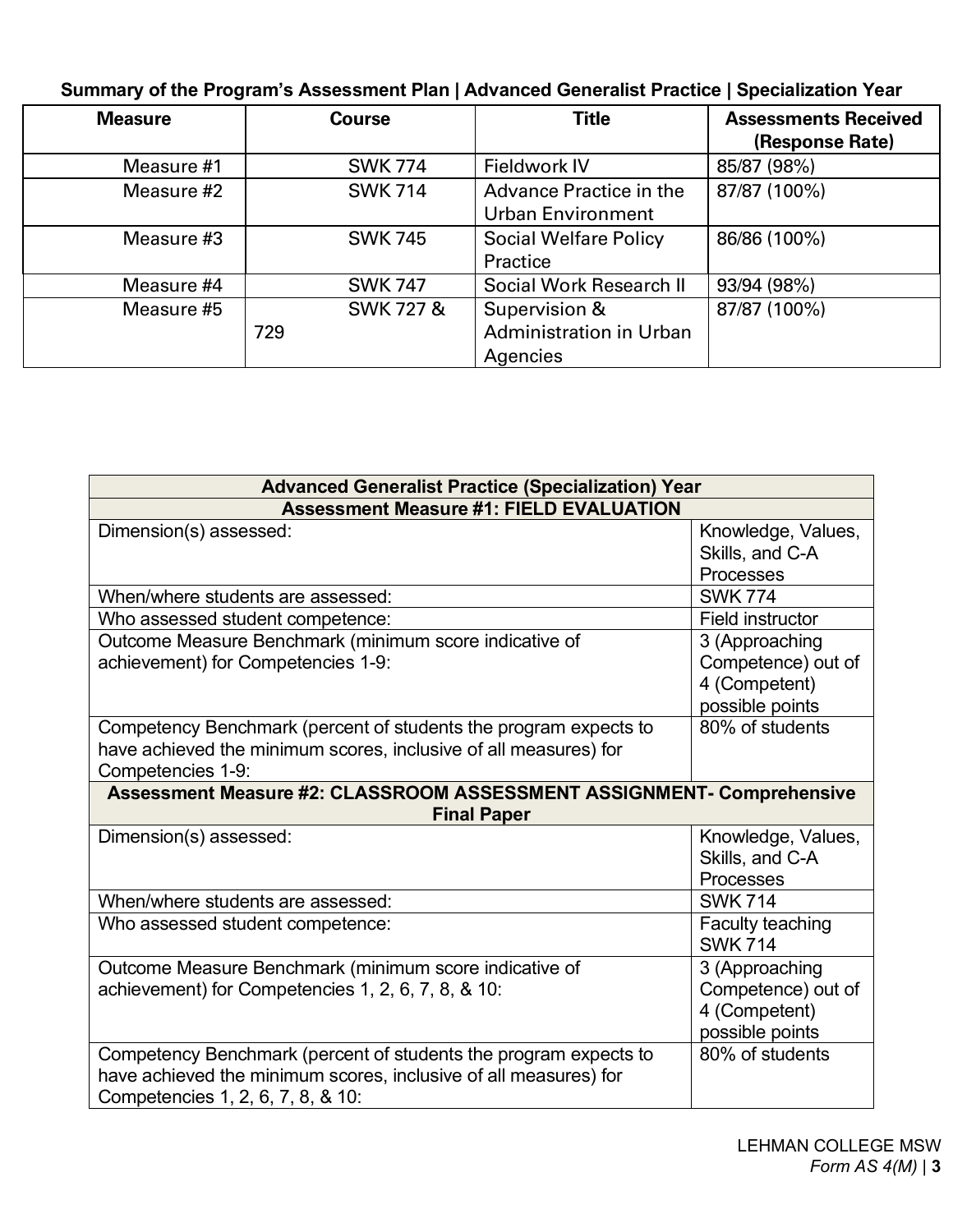| Assessment Measure #3: CLASSROOM ASSESSMENT ASSIGNMENT-Social Welfare |                          |  |  |  |  |
|-----------------------------------------------------------------------|--------------------------|--|--|--|--|
| <b>Policy Capstone Project</b>                                        |                          |  |  |  |  |
| Dimension(s) assessed:                                                | Knowledge, Values,       |  |  |  |  |
|                                                                       | Skills, and C-A          |  |  |  |  |
|                                                                       | Processes                |  |  |  |  |
| When/where students are assessed:                                     | <b>SWK 745</b>           |  |  |  |  |
| Who assessed student competence:                                      | Faculty teaching         |  |  |  |  |
|                                                                       | <b>SWK 745</b>           |  |  |  |  |
| Outcome Measure Benchmark (minimum score indicative of                | 3 (Approaching           |  |  |  |  |
| achievement) for Competencies 3, 5 & 12:                              | Competence) out of       |  |  |  |  |
|                                                                       | 4 (Competent)            |  |  |  |  |
|                                                                       | possible points          |  |  |  |  |
| Competency Benchmark (percent of students the program expects to      | 80% of students          |  |  |  |  |
| have achieved the minimum scores, inclusive of all measures) for      |                          |  |  |  |  |
| Competencies 3, 5, & 12:                                              |                          |  |  |  |  |
| Assessment Measure #4: CLASSROOM ASSESSMENT ASSIGNMENT-Final Research |                          |  |  |  |  |
| <b>Proposal</b>                                                       |                          |  |  |  |  |
| Dimension(s) assessed:                                                | Knowledge, Skills,       |  |  |  |  |
|                                                                       | and C-A Processes        |  |  |  |  |
| When/where students are assessed:                                     | <b>SWK 747</b>           |  |  |  |  |
| Who assessed student competence:                                      | Faculty teaching         |  |  |  |  |
|                                                                       | <b>SWK 747</b>           |  |  |  |  |
| Outcome Measure Benchmark (minimum score indicative of                | 3 (Approaching           |  |  |  |  |
| achievement) for Competencies 4 & 9:                                  | Competence) out of       |  |  |  |  |
|                                                                       | 4 (Competent)            |  |  |  |  |
|                                                                       | possible points          |  |  |  |  |
| Competency Benchmark (percent of students the program expects to      | 80% of students          |  |  |  |  |
| have achieved the minimum scores, inclusive of all measures) for      |                          |  |  |  |  |
| Competencies 4 & 9:                                                   |                          |  |  |  |  |
| Assessment Measure #5: CLASSROOM ASSESSMENT ASSIGNMENT- Classroom     |                          |  |  |  |  |
| <b>Papers</b>                                                         |                          |  |  |  |  |
| Dimension(s) assessed:                                                | Knowledge, Skills,       |  |  |  |  |
|                                                                       | and C-A Processes        |  |  |  |  |
| When/where students are assessed:                                     | <b>SWK 727 &amp; SWK</b> |  |  |  |  |
|                                                                       | 729                      |  |  |  |  |
| Who assessed student competence:                                      | Faculty teaching         |  |  |  |  |
|                                                                       | SWK 727 & 729            |  |  |  |  |
| Outcome Measure Benchmark (minimum score indicative of                | 3 (Approaching           |  |  |  |  |
| achievement) for Competency 11:                                       | Competence) out of       |  |  |  |  |
|                                                                       | 4 (Competent)            |  |  |  |  |
|                                                                       | possible points          |  |  |  |  |
| Competency Benchmark (percent of students the program expects to      | 80% of students          |  |  |  |  |
| have achieved the minimum scores, inclusive of all measures) for      |                          |  |  |  |  |
| Competency 11:                                                        |                          |  |  |  |  |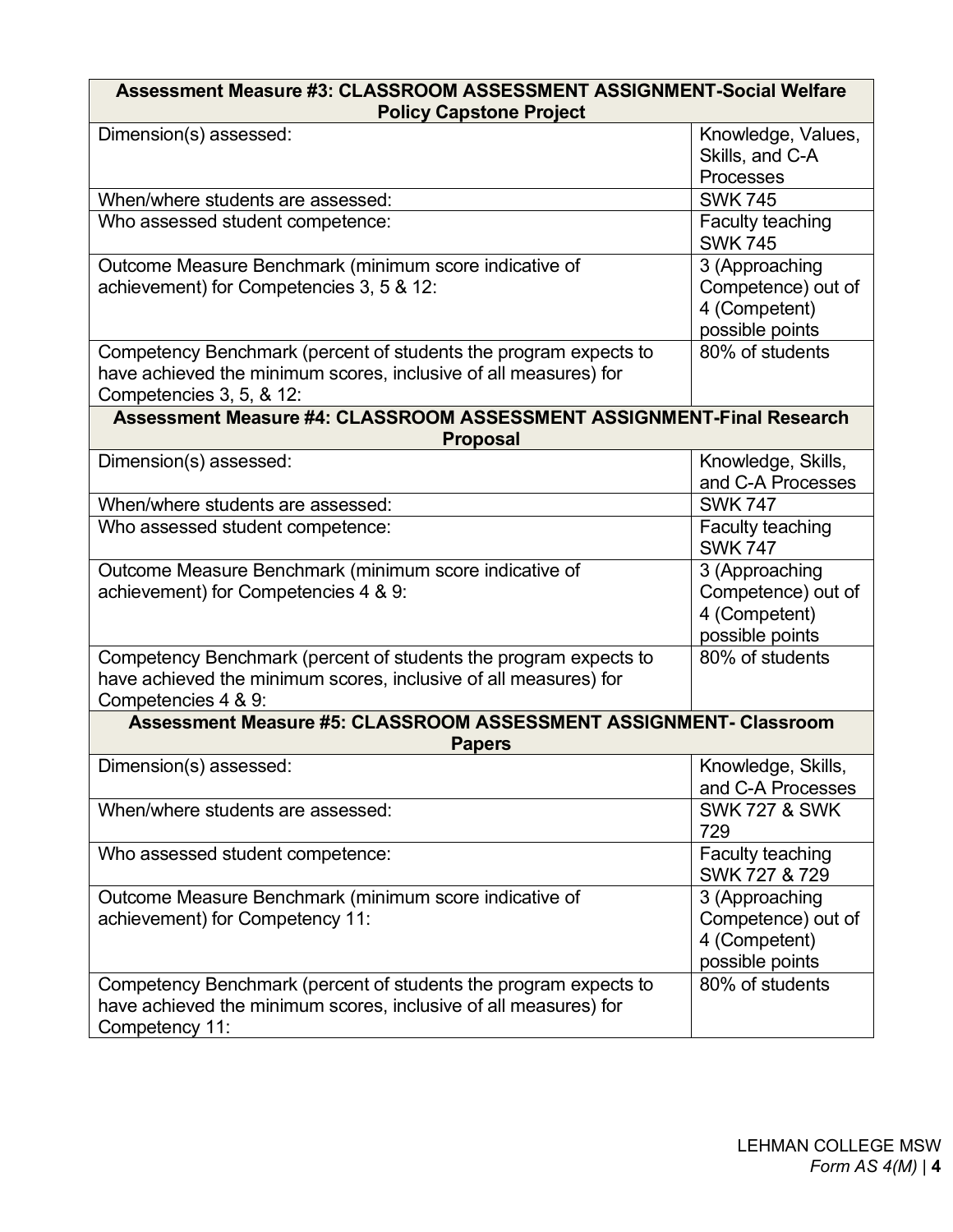## **LEHMAN COLLEGE MASTER'S SOCIAL WORK PROGRAM**

### **ASSESSMENT OF STUDENT LEARNING OUTCOMES ACADEMIC YEAR: 2019-2020**

Students are rated on attainment of knowledge, values, skills and cognitive-affective processes according to what is expected of them for their academic level (Foundation Year vs. Advanced Year).

The following scores are utilized for this: 1=Insufficient Progress; 2=Emerging Competence; 3=Approaching Competence; 4=Competent.

#### **THE "BENCHMARK" IS 80% OF STUDENTS ATTAINING** *3: APPROACHING COMPETENCE*

| <b>COMPETENCY</b>                                                                                            | <b>COMPETENCY BENCHMARK</b><br><b>(GENERALIST AND ADVANCED)</b><br><b>GENERALIST)</b>   | PERCENTAGE OF STUDENTS ACHIEVING BENCHMARK OF<br><b>APPROACHING COMPETENCE (3)</b> |                                                 |                                    |                                                      |                                                 |                 |
|--------------------------------------------------------------------------------------------------------------|-----------------------------------------------------------------------------------------|------------------------------------------------------------------------------------|-------------------------------------------------|------------------------------------|------------------------------------------------------|-------------------------------------------------|-----------------|
|                                                                                                              |                                                                                         | <b>Generalist Practice</b>                                                         |                                                 | <b>Advance Generalist Practice</b> |                                                      |                                                 |                 |
|                                                                                                              |                                                                                         | Classroom<br><b>Assessment</b><br><b>Assignments</b>                               | <b>Field Instructors'</b><br><b>Evaluations</b> | <b>Combined</b>                    | Classroom<br><b>Assessment</b><br><b>Assignments</b> | <b>Field Instructors'</b><br><b>Evaluations</b> | <b>Combined</b> |
| <b>Competency 1: Demonstrate Ethical and Professional</b><br><b>Behavior</b>                                 | 80% of students attaining Approaching<br><b>Competence (3) for the Combined Results</b> | 88.9                                                                               | 87.5                                            | 88.2                               | 96.3                                                 | 98.7                                            | 97.5            |
| <b>Competency 2: Engage Diversity and Difference in</b><br><b>Practice</b>                                   | 80% of students attaining Approaching<br><b>Competence (3) for the Combined Results</b> | 87.0                                                                               | 89.4                                            | 88.2                               | 85.2                                                 | 98.7                                            | 92.0            |
| <b>Competency 3: Advance Human Rights and Social,</b><br><b>Economic, and Environmental Justice</b>          | 80% of students attaining Approaching<br><b>Competence (3) for the Combined Results</b> | 100.0                                                                              | 86.4                                            | 93.2                               | 100.0                                                | 93.1                                            | 96.6            |
| <b>Competency 4: Engage In Practice-informed Research</b><br>and Research-informed Practice                  | 80% of students attaining Approaching<br><b>Competence (3) for the Combined Results</b> | 87.3                                                                               | 73.8                                            | 80.6                               | 89.6                                                 | 86.6                                            | 88.1            |
| <b>Competency 5: Engage in Policy Practice</b>                                                               | 80% of students attaining Approaching<br><b>Competence (3) for the Combined Results</b> | 100.0                                                                              | 73.3                                            | 86.7                               | 100.0                                                | 92.4                                            | 96.2            |
| Competency 6: Engage with Individuals, Families, Groups,<br><b>Organizations, and Communities</b>            | 80% of students attaining Approaching<br><b>Competence (3) for the Combined Results</b> | 96.3                                                                               | 91.7                                            | 94.0                               | 91.4                                                 | 98.7                                            | 95.1            |
| <b>Competency 7: Assess Individuals, Families, Groups,</b><br><b>Organizations, and Communities</b>          | 80% of students attaining Approaching<br><b>Competence (3) for the Combined Results</b> | 96.3                                                                               | 84.1                                            | 90.2                               | 80.2                                                 | 97.3                                            | 88.8            |
| Competency 8: Intervene with Individuals, Families,<br><b>Groups, Organizations, and Communities</b>         | 80% of students attaining Approaching<br><b>Competence (3) for the Combined Results</b> | 98.1                                                                               | 86.7                                            | 92.4                               | 81.5                                                 | 94.5                                            | 88.0            |
| Competency 9: Evaluate Practice with Individuals,<br><b>Families, Groups, Organizations, and Communities</b> | 80% of students attaining Approaching<br><b>Competence (3) for the Combined Results</b> | 81.1                                                                               | 73.8                                            | $77.5***$                          | 84.4                                                 | 92.9                                            | 88.7            |

#### **NOTE: \*\* INDICATES VALUES BELOW THE BENCHMARK**

LEHMAN COLLEGE MSW *Form AS 4(M)* | **5**